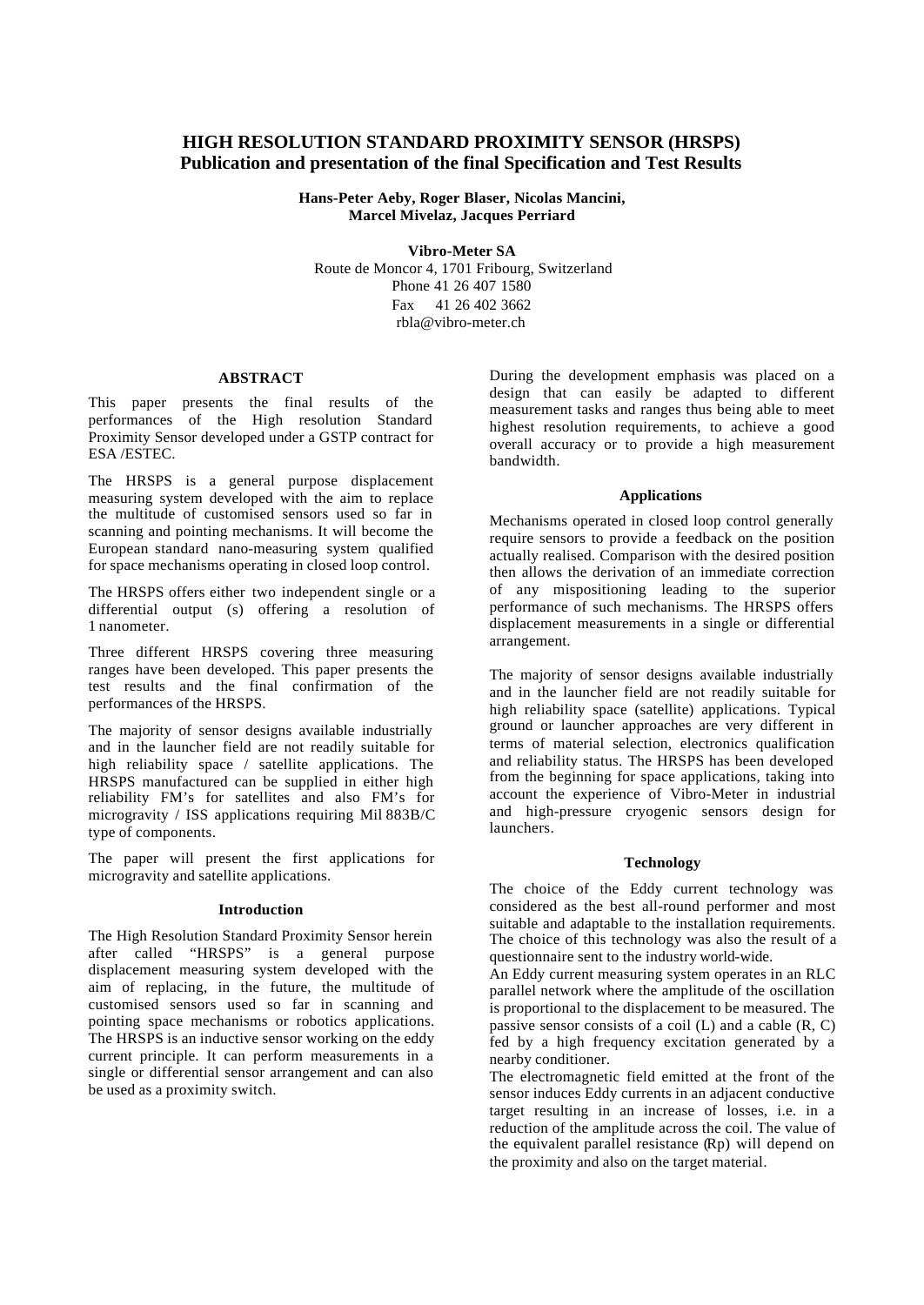

The task of the signal conditioner is to generate the high frequency oscillation and to convert the resulting signal into a linear output proportional to the relative distance of the target. The sensitivity of the system is dependent on the material, mounting constraints and the relative displacement of the target from the sensor.

The sensor coil (TQ 461) is a derivative of an existing range of proximity probes and has a measuring range of 1 mm. For greater measuring ranges up to 20 mm, different sensor coils will be derived from existing probes.

#### **Technical description of the HRSPS**

Two sensors type TQ 461 and two electronics conditioning channels located inside the IQS 114 conditioner are required for differential arrangement measurement (see **Figure 1**). The TQ 461 sensor includes a coil (position measurement element), a diode (temperature sensing element) and an integral cable of up to 2 meters. Each TQ 461 sensor is coupled to an oscillator located in the conditioner IQS 114.

As mentioned above, the amplitude of the voltage across the coil depends on the target position and on the HF current provided by the oscillator. Sensor temperature monitoring permits zero and sensitivity drift compensation independently for each measuring channel. The electronic conditioner IQS 114 also includes a diode for its own temperature monitoring, allowing independent compensation of the thermal effects on both channels.

Particular attention is given to minimise intrinsic drifts in both the sensors and the electronics in order to reach a good transient thermal behaviour. The rectifier and low-pass filter convert the AC signal of the oscillator to a DC voltage. A gain adjustment stage and " linearisation circuit " convert this signal to a voltage

proportional to target position. The differential output amplifier gives the user a voltage proportional to the target position in a differential arrangement measurement. A voltage translator allows the modification of the output bias DC voltage. This translator has a zero volt default at the medium target position in a differential arrangement measurement. The electronic conditioner IQS 114 includes one direct output per channel, located after each "linearisation circuit", offering an independent output for single sensor application. Both single and differential outputs are permanently wired on the connector.

#### **Transfer Functions and Measuring ranges with different sensor configurations**

The initial requirement was for a maximum range of 20 mm. In order to achieve the low linearity error required for nano measurement in space mechanisms, the standard measuring ranges were set as below.

|        | Transfer /<br>differential | Measuring range |                          |
|--------|----------------------------|-----------------|--------------------------|
|        | //mm.                      | Single          | Differential             |
| TO 461 |                            | mm.             | $\pm$ 0.5 mm.            |
| 462    |                            | 2 mm.           | $^+$<br>$1 \text{ mm}$ . |
|        |                            | 6 mm.           |                          |

The standard measuring ranges above do not limit the capability of the Eddy current measuring systems. For instance, Vibro-Meter offers measuring systems with the following ranges wrt. the sensor heads offered for the HRSPS :

Tip diameter of 5 mm. like the TQ 461 typical measuring range of 2 mm., for 8.2 mm. like the TQ 462 typical measuring range of 4 mm. and for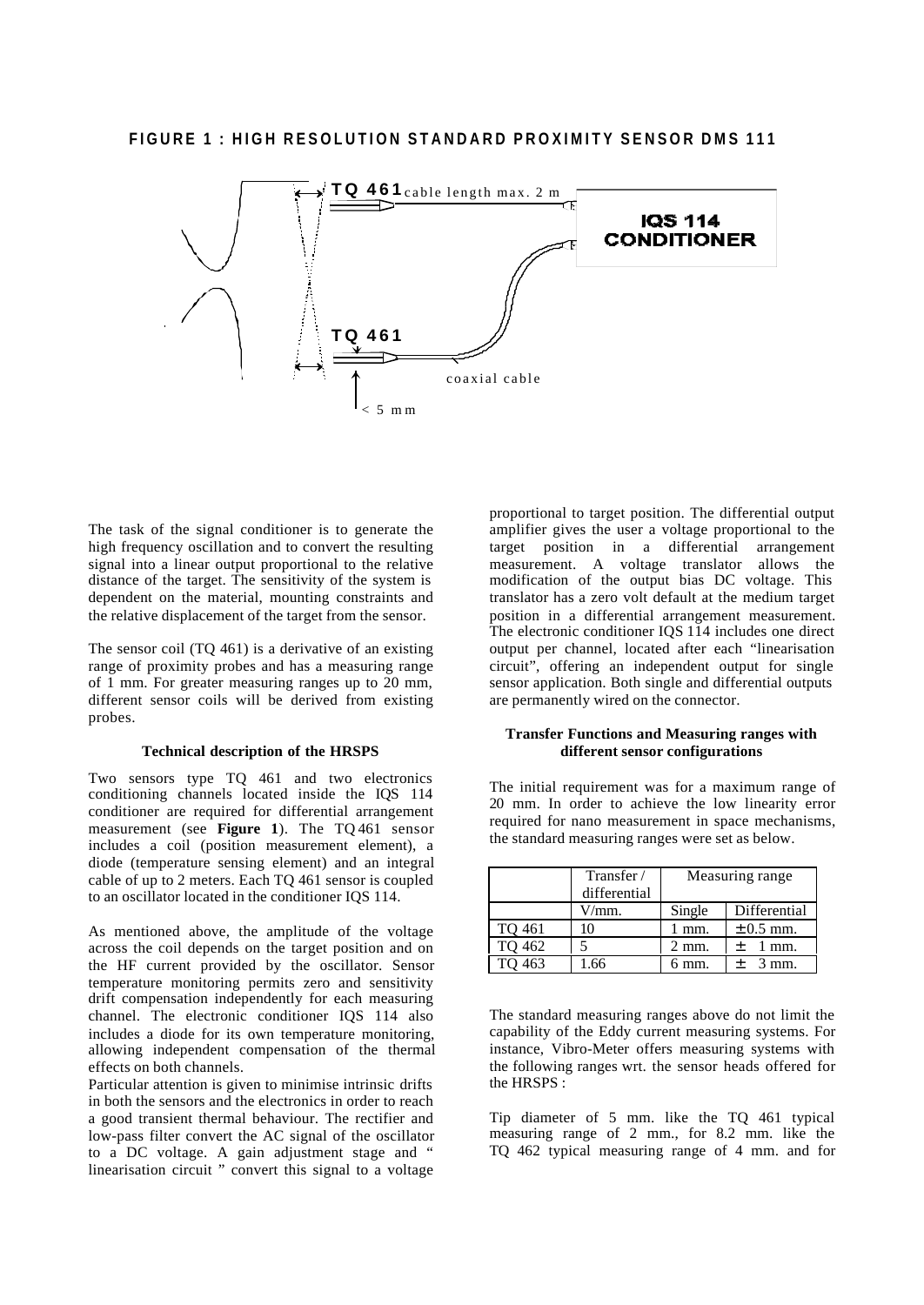18 mm. like the TQ 463, a typical measuring range of 12 mm. is possible.

The final HRSPS offered will be a compromise between the different parameters defining the final performance of the system.

#### **Choice and Design Justification**

Based on the results of the questionnaire used to write the specification, a review of existing sensor concepts and potentially suitable ones to be employed or developed / modified for the intended applications was identified. Possible solutions were assessed, and a trade-off was performed based on the criteria listed below. As a result of the trade-off, the preferred system concept was identified and the baseline definition for the sensor head and evaluation electronics was established.

#### CRITERIA:

- performance range
- short and long term repeatability (fidelity, reliance)
- calibration effort when changing the environment, effect of sensor cable length
- single or differential sensor head configuration
- independent thermal control
- miniaturisation potential of sensor heads and electronics
- design heritage
- adaptation need of the electronics when combined with different sensor heads
- number and configuration of sensor heads to cover the full range of displacement and rotation as identified in the specification
- qualification status of parts, materials and processes
- analogue output or digital output via a serial interface

#### **Advantages over other Technologies**

- True contactless technology
- Small sensor heads in an action free environment?
- Single and differential arrangement
- Sensor and target extreme temperature capabilities
- Sensor individual temperature compensation
- High vibration survivability
- High radiation survivability (Sensor  $10^8$  Rad)
- Operational in harsh environment
- Modular channel configuration

#### **General Design Requirements**

The sensor operating mode (single or differential), the various target materials and operating temperature ranges require a lot of adjustments inside the conditioner. Some specific components are different depending on the choice of sensor (oscillator).

The use of a hybrid technology has also been assessed but the gain of space and mass would have been minimal. The loss of modularity would have been very severe. The price of the hybrid technology was also one of the main factor condemning this technology.

The choice of the SMD technology allows to better managing the obsolescence of components which will become more and more a source of concern.

The choice of the SMD technology offers the advantage of manufacturing the FM's for high reliability satellites applications, but also for microgravity or for the International Space Station using the same basic electronics boards and conditioner casing.

#### **Life and Reliability**

The transducers and the conditioner are designed for a total life of 15 years.

The calculated reliabilities are as follow for an FM with two sensors and one conditioner:

Microgravity and for International Space Station using 883 B components - MTBF : over 270'000 hours

High Reliability Satellite -

MTBF : over 2'000'000 hours

#### **Mechanical Design**

The sensor casing is made out of a machinable ceramic which offer reduced thermal expansion. The sensors will be qualified with a mechanical interface represented as a screw (TQ  $461$  : M6 x 0.75, TQ  $462$  :  $\overline{M10}$  x 1 and TQ 463 M20 x 1.5) with axial cable output. This simple mounting has eased the large amount of testing on the existing Vibro-Meter in-house GSE. Different sensor casings will be available requiring a delta qualification.

#### **Electrical Characteristics**

The HRSPS output is 0 VDC to  $+5$  VDC in a single arrangement and  $\pm$  5 VDC in a differential arrangement for the full measuring range. Outputs  $(2+1)$  are always available on the output connector. The HRSPS offers the choice of working with  $\pm$  15 VDC or + 28 VDC power supply. There is room for the installation of a fuse in the power supply line on request.

For other electrical specifications, see the technical description attached.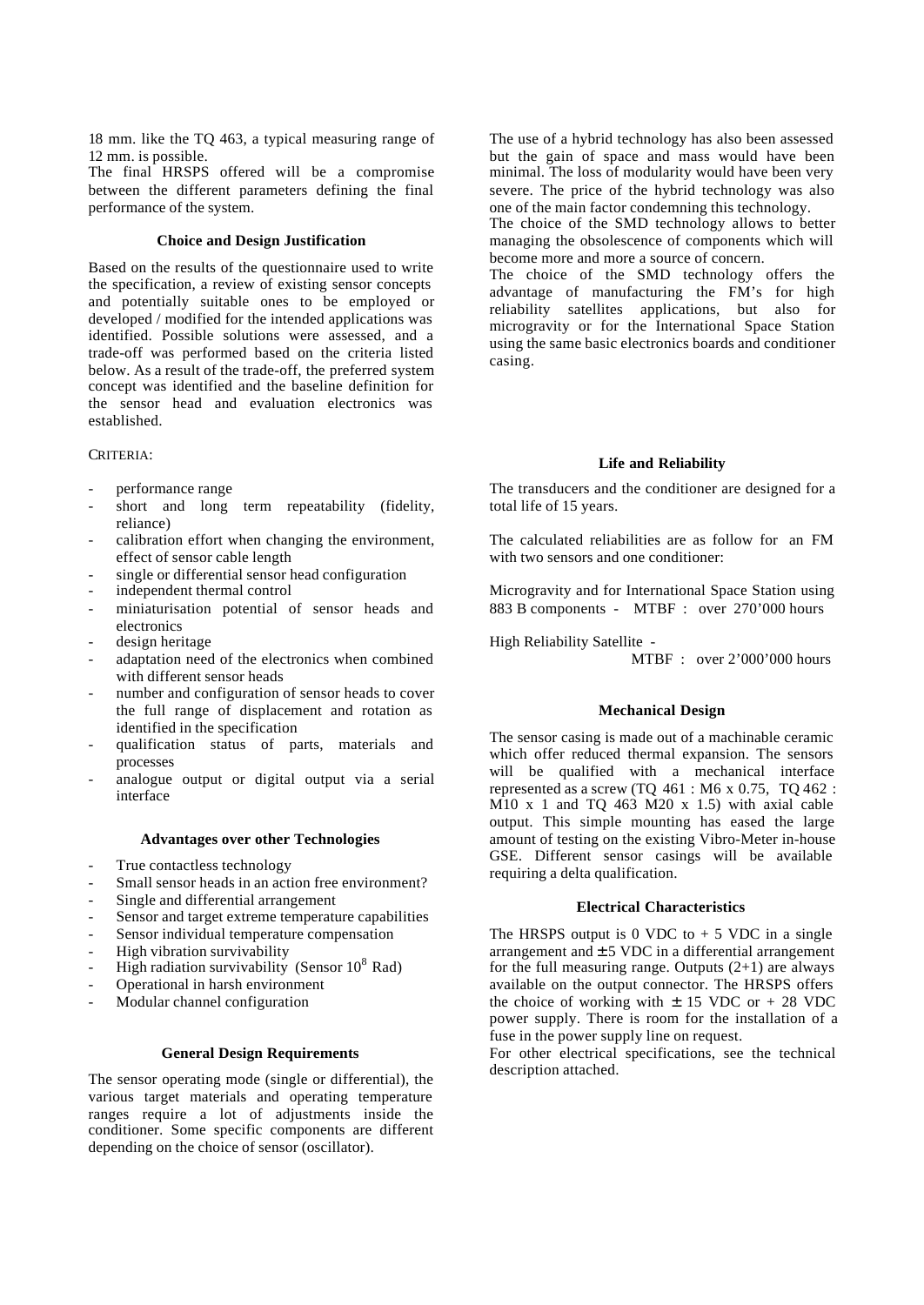#### **Modular Construction**

The standard HRSPS system, defined as Displacement Measuring System DMS 111, consists of an electronic conditioner IQS 114 connected to 2 sensor heads in either single or differential arrangement.

The electronic conditioner IQS 114 is made of 2 frames. One (1) Power Supply frame for either + 28 VDC or  $\pm$  15 VDC voltage and one (1) conditioner frame connected to two (2) sensor heads. If more than two (2) sensor heads are required, it is possible to add a second conditioner frame above the first one. In this case, the 4 sensor heads have to be the same as there is only one oscillator for both frames in order to reduce the intercoupling. This modular concept allows the adaptation of the configuration to any application and a reduction of the total mass of the system.

#### **Environmental Requirements**

The final qualified HRSPS will respond to ESA ECCS Standards as well as to most of the environmental requirements of various launchers that are flying today.

#### **Conclusions**

The choice of the Eddy current technology was considered as the best all round performer and most suitable and adaptable to the installation and the environment requirements.

During the development, emphasis was placed on a design that can easily be adapted to different measurement tasks and ranges thus being able to meet highest resolution requirements, to achieve a good overall accuracy and to provide a high measurement bandwidth.

The sensor TQ 461 measuring coil is a derivative of our existing range of proximity probes.

The work on the electronics conditioner IQS 114 has benefited from our 30 years experience in developing Eddy current systems for industrial and launchers applications.

- The possibility of simplifying the construction of the TQ 461. This simpler arrangement allows the temperature sensor and the target proximity to be on the same cable. As a result, a single coax cable for each TQ 461 will be necessary. This is an important improvement in terms of connection reliability and will allow the use of a standard connector and cable.
- The improved natural filtering eases a further digitalisation (sampling). The design of the antialiasing filter which may be in cascade with the HRSPS in case of digital processing will only have to consider the mechanical target frequencies.

#### **ACHIEVEMENTS**

The HRSPS (DMS 111) main capabilities are :

- resolution of 1 nm. for a measuring range of  $\pm 0.5$  mm with TQ 461, 1.4 nm. in single arrangement for 1 mm. range (100 Hz. Bandwidth at 1 kHz)
- resolution of 2 nm. for a measuring range of  $\pm$  1 mm with TQ 462, 2.8 nm. in single arrangement for 2 mm. range.
- resolution of 7 nm. for a measuring range of  $\pm 3$  mm with TQ 463, 10 nm. in single arrangement for 6 mm. range.

Thanks to the active temperature compensation in the sensors and electronics, the zero and sensitivity stability have been reduced to 50 ppm/°C within a dedicated temperature domain representative of that found in realistic applications.

The HRSPS is the only true contactless displacement measuring system operating within a temperature range from -140° to 125°C (sensor in different limited ranges). The sensor is made out of materials that comply with the ESA Standards and the selection of components in the conditioner has allowed the use of the SMD technology. The manufacturing of EM's and EQM's has been accomplished together with a major European manufacturer of space qualified electronics.

The radiation survivability has been established and the reliability and the ageing have been assessed.

The environmental requirements and especially the vibration (30 g rms. random) and shock specifications will allow the HRSPS to be used on any launcher that is on the market and operational today.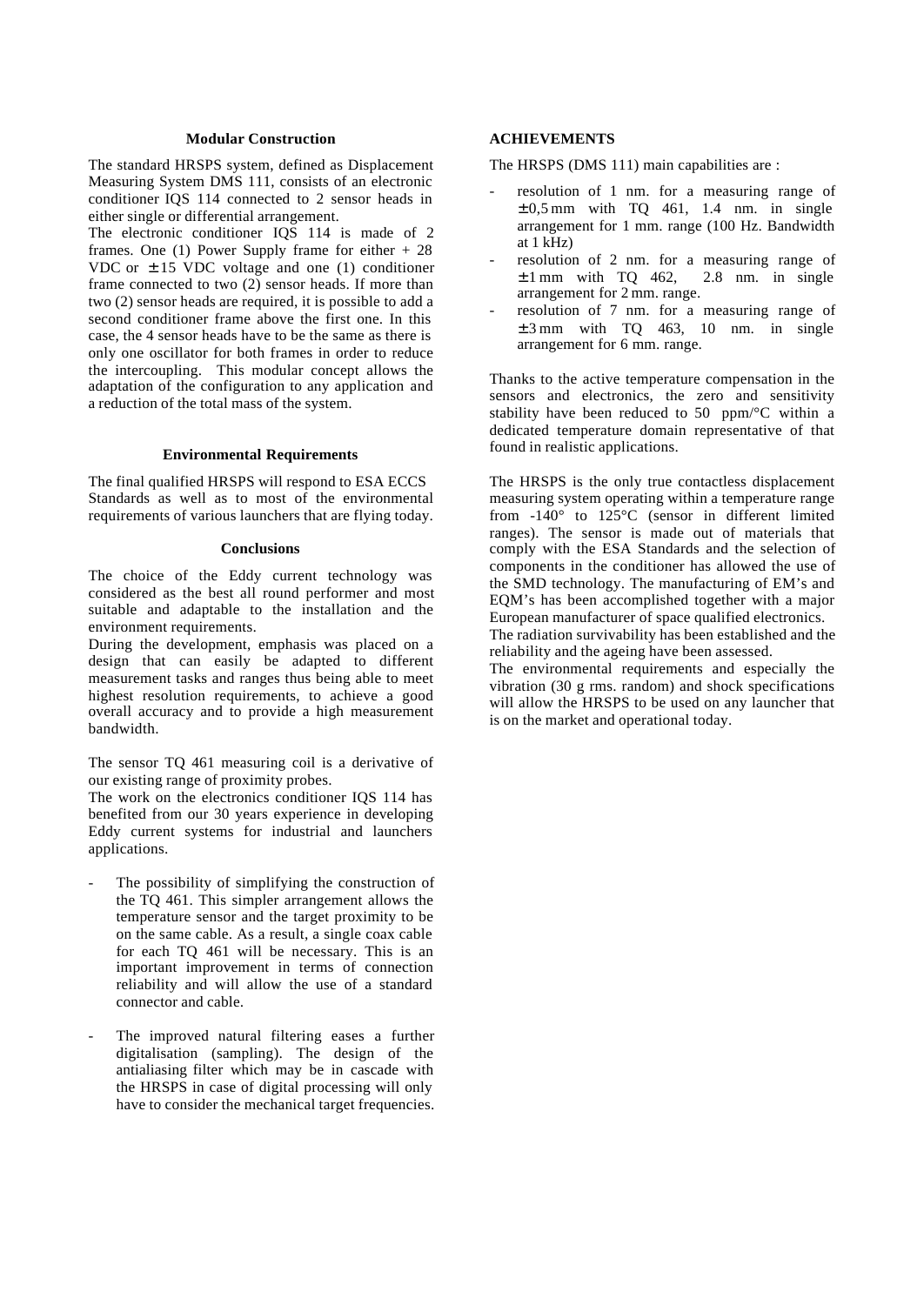# **TECHNICAL DESCRIPTION of the achieved HRSPS**

The HRSPS has received the Vibro-Meter definition of Displacement Measuring System DMS 111, consisting of one or two Eddy current displacement sensors TQ 461 and a conditioner IQS 114. The purpose of the DMS 111 is to measure displacement in either single mode (with one TQ 461) or in a differential mode (with two sensors TQ 461). The system provides high resolution, repeatablility and excellent accuracy. Two other sensors with wider measuring ranges are available TQ 462  $(2 \text{ mm. or } \pm 1 \text{ mm.})$  and TQ 463 (6 mm. or  $\pm 3 \text{ mm.})$ .

### *DMS 111*

| Measuring range with TQ 461                     | - Translation 1 mm in single sensor mode<br>- Translation 1 mm i.e. $\pm$ 0.5 mm wrt.<br>centre position in differential arrangement |  |  |
|-------------------------------------------------|--------------------------------------------------------------------------------------------------------------------------------------|--|--|
| <b>Output transfer function / voltage</b>       | Output voltage $\pm$ 5 VDC<br>$10 \text{ V/mm}$ .                                                                                    |  |  |
| Voltage translator adjustment capability        | $\pm$ 2.5 VDC                                                                                                                        |  |  |
| Linearity in the differential arrangement       | Diff. $\leq 0.5$ % FSD, single $\leq 1$ % FSD                                                                                        |  |  |
| Long term stability                             | $5 \times 10^{-4}$ FSD/month (non cumulative),                                                                                       |  |  |
| <b>Zero temperature stability</b>               | $<$ 100 PPM/ <sup>o</sup> C of FSD, design goal 50 PPM                                                                               |  |  |
| <b>Sensitivity temperature stability</b>        | $<$ 100 PPM/ <sup>o</sup> C of FSD, design goal 50 PPM                                                                               |  |  |
| <b>Frequency response</b>                       | DC to 5 KHz                                                                                                                          |  |  |
| <b>Phase lag</b>                                | $\leq 5^{\circ}$ at 1 KHz                                                                                                            |  |  |
| Equivalent RMS I/P noise in the band            | $\leq$ 1 x 10 <sup>-7</sup> FSD $/\sqrt{Hz}$                                                                                         |  |  |
| 100 Hz to 20 kHz in differential arrang.        | (mechanical resolution 0.1 nm / $\sqrt{Hz}$ )                                                                                        |  |  |
| <b>Effective resolution in the differential</b> | Less than 1 nm with a 100 Hz bandwidth                                                                                               |  |  |
| arrangement                                     | at 1 kHz                                                                                                                             |  |  |
| <b>Input voltage</b>                            | $\pm$ 15 VDC with a tolerance of -5% +25%                                                                                            |  |  |
|                                                 | or $28 \pm 5$ VDC with DC/DC converter                                                                                               |  |  |
| <b>Power consumption</b>                        | $<$ 1.5 W with a power supply voltage of                                                                                             |  |  |
|                                                 | $\pm$ 15 VDC, < 2 W under +28 VDC.                                                                                                   |  |  |

# *TQ 461 Sensor*

| <b>Temperature range</b> |
|--------------------------|
| <b>Mass</b>              |
| <b>Diameter</b>          |
| Length                   |
| <b>Power dissipation</b> |

### *IQS 114 Electronic conditioner*

```
Temperature range -55^{\circ}\text{C} to +70^{\circ}\text{C}Mass \leq 500 gr
   Size (with one conditioner frame) \leq 120 \times 101 \times 48 mm
DSS-1829 (2) 18.04.01
```
 $-55^{\circ}$ C to  $+70^{\circ}$ C (- 140°C to  $+125^{\circ}$ C)  $\leq$  30 gr with 2m. cable  $Tip \leq 5$  mm. Sensor 20 mm., integral cable max. 2 m. **Power dissipation** < 15 mW is expected in the sensor head i.e. 1 % of total DMS 134 power consumption.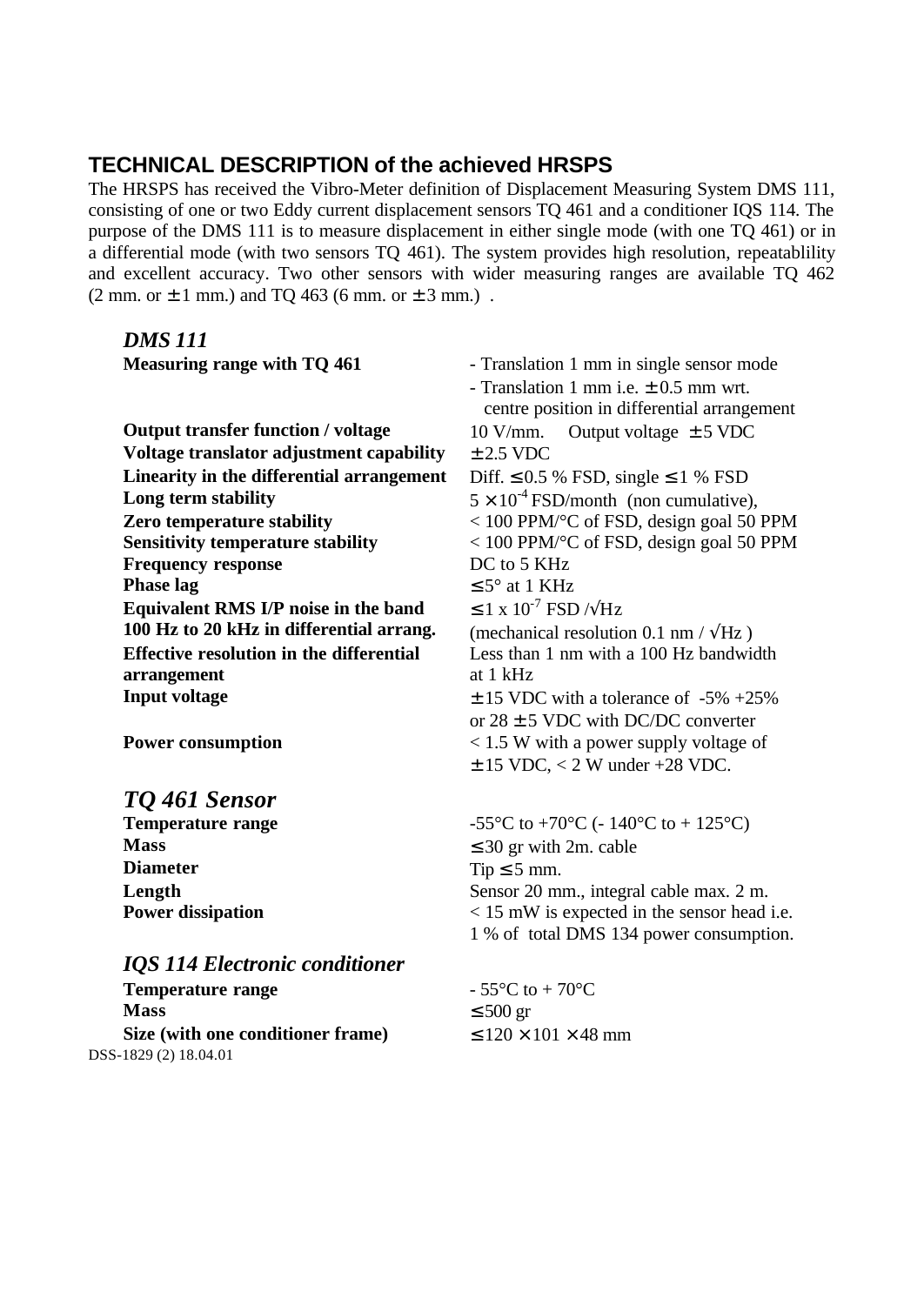







**TQ 462**

**TQ 463**